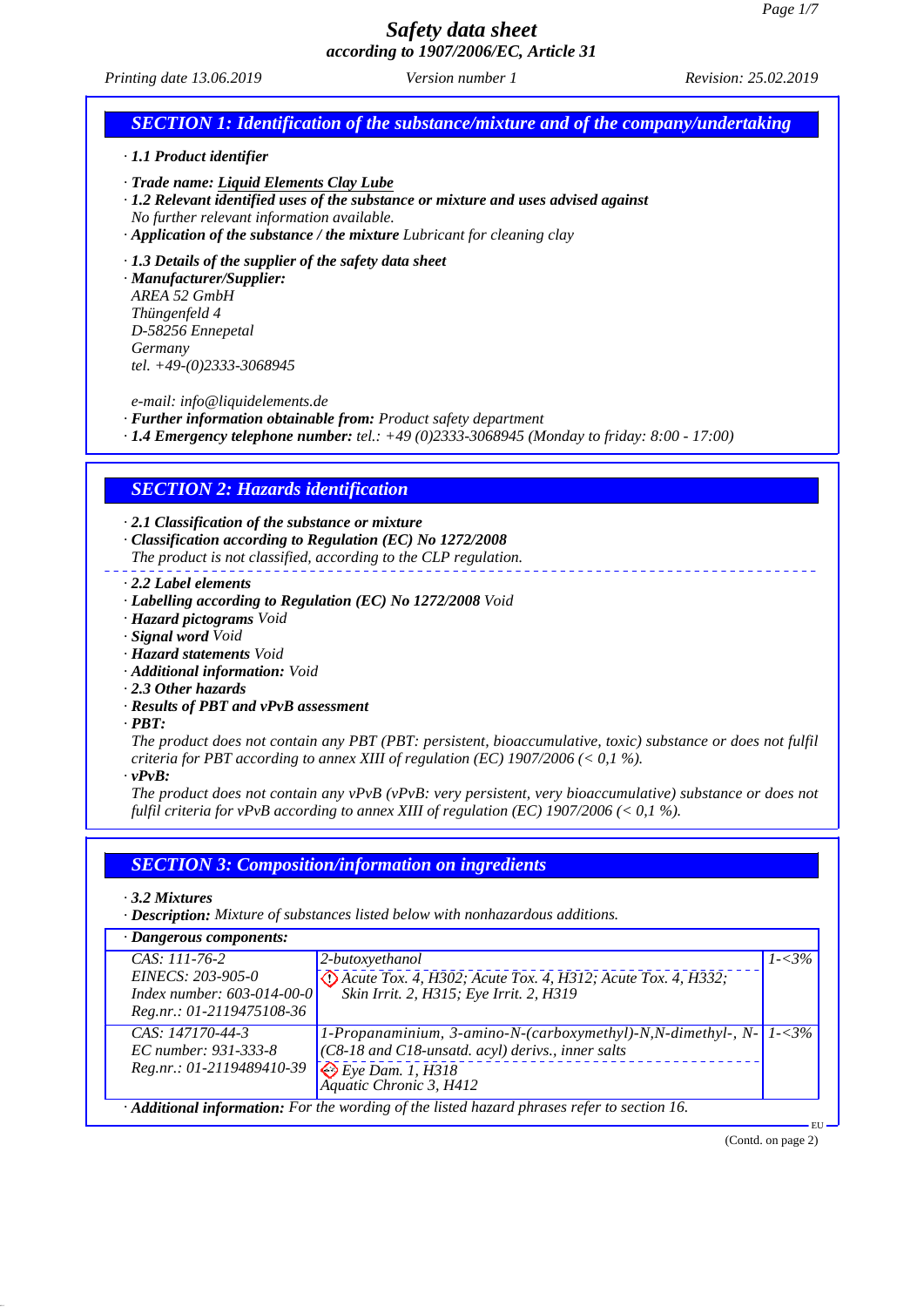*Printing date 13.06.2019 Revision: 25.02.2019 Version number 1*

#### *Trade name: Liquid Elements Clay Lube*

(Contd. of page 1)

### *SECTION 4: First aid measures*

- *· 4.1 Description of first aid measures*
- *· General information: If symptoms persist consult doctor.*
- *· After inhalation: Fresh air. If pain persists, get medical attention.*
- *· After skin contact: Immediately rinse with water.*
- *· After eye contact:*
- *Immediately flush eyes with plenty of water with lids lifted. If symptons persist, seek medical advice.*
- *· After swallowing:*
- *Rinse out mouth and drink plenty of water.*
- *If symptoms persist consult doctor.*
- *· 4.2 Most important symptoms and effects, both acute and delayed No further relevant information available.*
- *· 4.3 Indication of any immediate medical attention and special treatment needed*
- *No further relevant information available.*

#### *SECTION 5: Firefighting measures*

*· 5.1 Extinguishing media*

- *· Suitable extinguishing agents:*
- *CO2, powder or water spray. Fight larger fires with water spray or alcohol resistant foam. Use fire extinguishing methods suitable to surrounding conditions.*
- *· For safety reasons unsuitable extinguishing agents: Full water jet*
- *· 5.2 Special hazards arising from the substance or mixture*

*In case of fire, the following can be released: Carbon monoxide (CO)*

- *· 5.3 Advice for firefighters*
- *· Protective equipment:*
- *Do not inhale explosion gases or combustion gases. Mouth respiratory protective device.*
- 
- *· Additional information*

*Dispose of fire debris and contaminated fire fighting water in accordance with official regulations. Cool endangered receptacles with water spray.*

## *SECTION 6: Accidental release measures*

*· 6.1 Personal precautions, protective equipment and emergency procedures Wear protective clothing.*

*Ensure adequate ventilation*

- *· 6.2 Environmental precautions: Do not allow to enter sewers/ surface or ground water.*
- *· 6.3 Methods and material for containment and cleaning up: Ensure adequate ventilation.*

*Absorb with liquid-binding material (sand, diatomite, acid binders, universal binders, sawdust). Dispose contaminated material as waste according to item 13.*

- *· 6.4 Reference to other sections*
- *See Section 7 for information on safe handling.*
- *See Section 8 for information on personal protection equipment.*

*See Section 13 for disposal information.*

## *SECTION 7: Handling and storage*

- *· 7.1 Precautions for safe handling*
- *Observe the usual precautionary measures for handling chemicals.*
- *Avoid contact with eyes.*

*Avoid close or long term contact with the skin.*

*· Information about fire - and explosion protection: No special measures required.*

(Contd. on page 3)

EU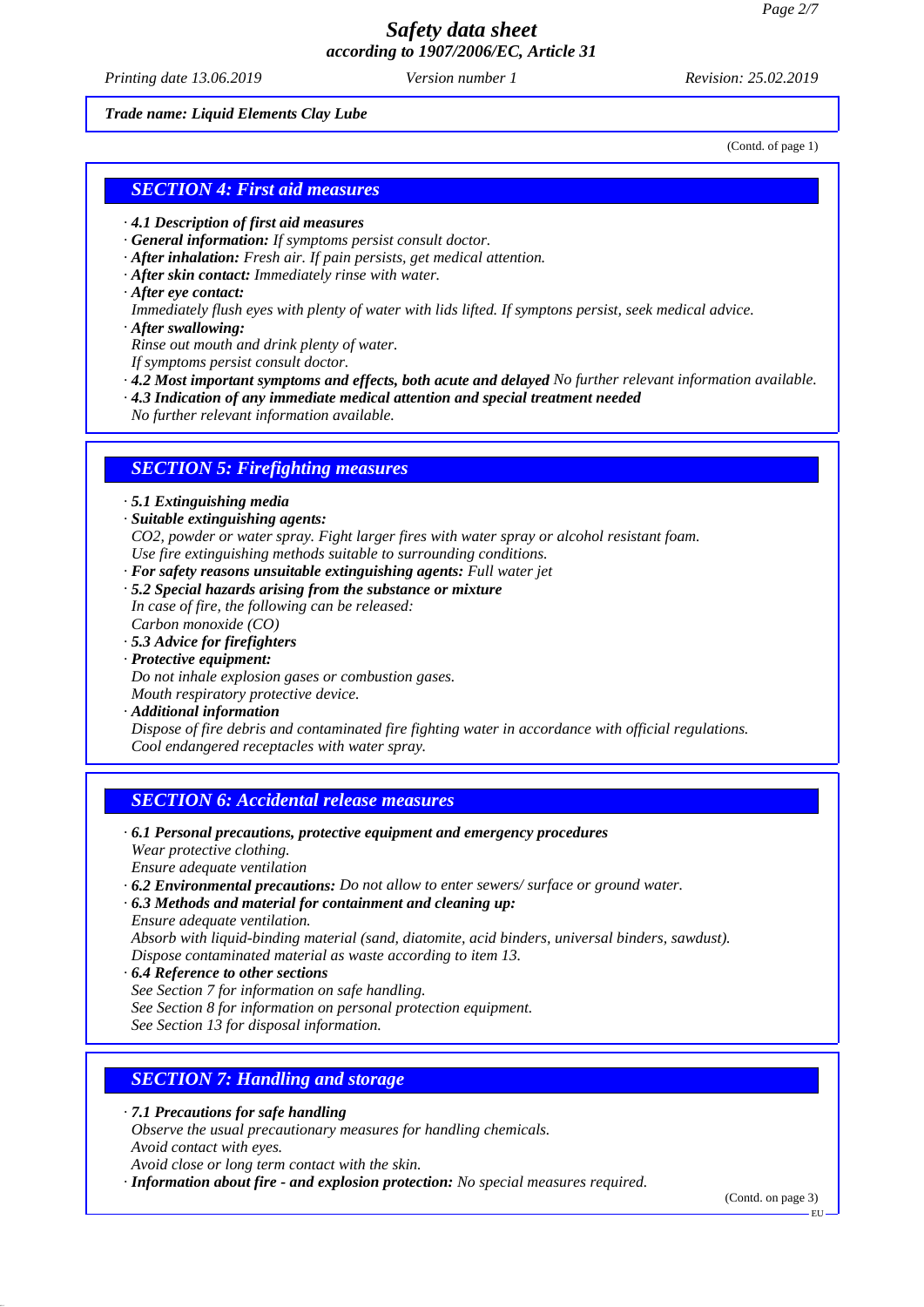*Printing date 13.06.2019 Revision: 25.02.2019 Version number 1*

(Contd. of page 2)

*Trade name: Liquid Elements Clay Lube*

*· 7.2 Conditions for safe storage, including any incompatibilities*

*· Storage:*

*· Requirements to be met by storerooms and receptacles: Provide solvent resistant, sealed floor.*

*· Information about storage in one common storage facility: Not required.*

*· Further information about storage conditions: Store in dry conditions at 10 - 25 °C.*

*· Storage class: 10 - 13 (Germany)*

*· 7.3 Specific end use(s) No further relevant information available.*

*SECTION 8: Exposure controls/personal protection*

*· Additional information about design of technical facilities: No further data; see item 7.*

*· 8.1 Control parameters*

*· Ingredients with limit values that require monitoring at the workplace:*

*111-76-2 2-butoxyethanol*

*IOELV Short-term value: 246 mg/m³, 50 ppm Long-term value: 98 mg/m³, 20 ppm Skin*

*· Additional information: The lists valid during the making were used as basis.*

*· 8.2 Exposure controls*

*· Personal protective equipment:*

- *· General protective and hygienic measures:*
- *Observe the usual precautionary measures for handling chemicals.*

*Avoid contact with the eyes.*

*Avoid close or long term contact with the skin.*

*Wash hands before breaks and at the end of work.*

*· Respiratory protection: Not necessary if room is well-ventilated.*

*· Protection of hands:*

*The glove material has to be impermeable and resistant to the product/ the substance/ the preparation. Selection of the glove material on consideration of the penetration times, rates of diffusion and the degradation*

*Protective gloves according EN 374.*

*Check the permeability prior to each anewed use of the glove.*

*· Material of gloves*

*Nitrile rubber, NBR*

*Recommended thickness of the material:*  $\geq 0.5$  *mm* 

*Penetration time: 480 minutes (Permeation according to EN 374 Part 3: Level 6)*

*The selection of the suitable gloves does not only depend on the material, but also on further marks of quality and varies from manufacturer to manufacturer. As the product is a preparation of several substances, the resistance of the glove material can not be calculated in advance and has therefore to be checked prior to the application.*

*· Penetration time of glove material*

*The exact break through time has to be found out by the manufacturer of the protective gloves and has to be observed.*

*The determined penetration times according to EN 374 part III are not performed under practical conditions. Therefore a maximum wearing time, which corresponds to 50% of the penetration time, is recommended.*

*· For the permanent contact of a maximum of 15 minutes gloves made of the following materials are suitable:*

*Nitrile rubber, NBR*

*Recommended thickness of the material:*  $\geq 0.11$  *mm* 

- *· Eye protection: Goggles recommended during refilling*
- *· Body protection: Light weight protective clothing*

(Contd. on page 4)

EU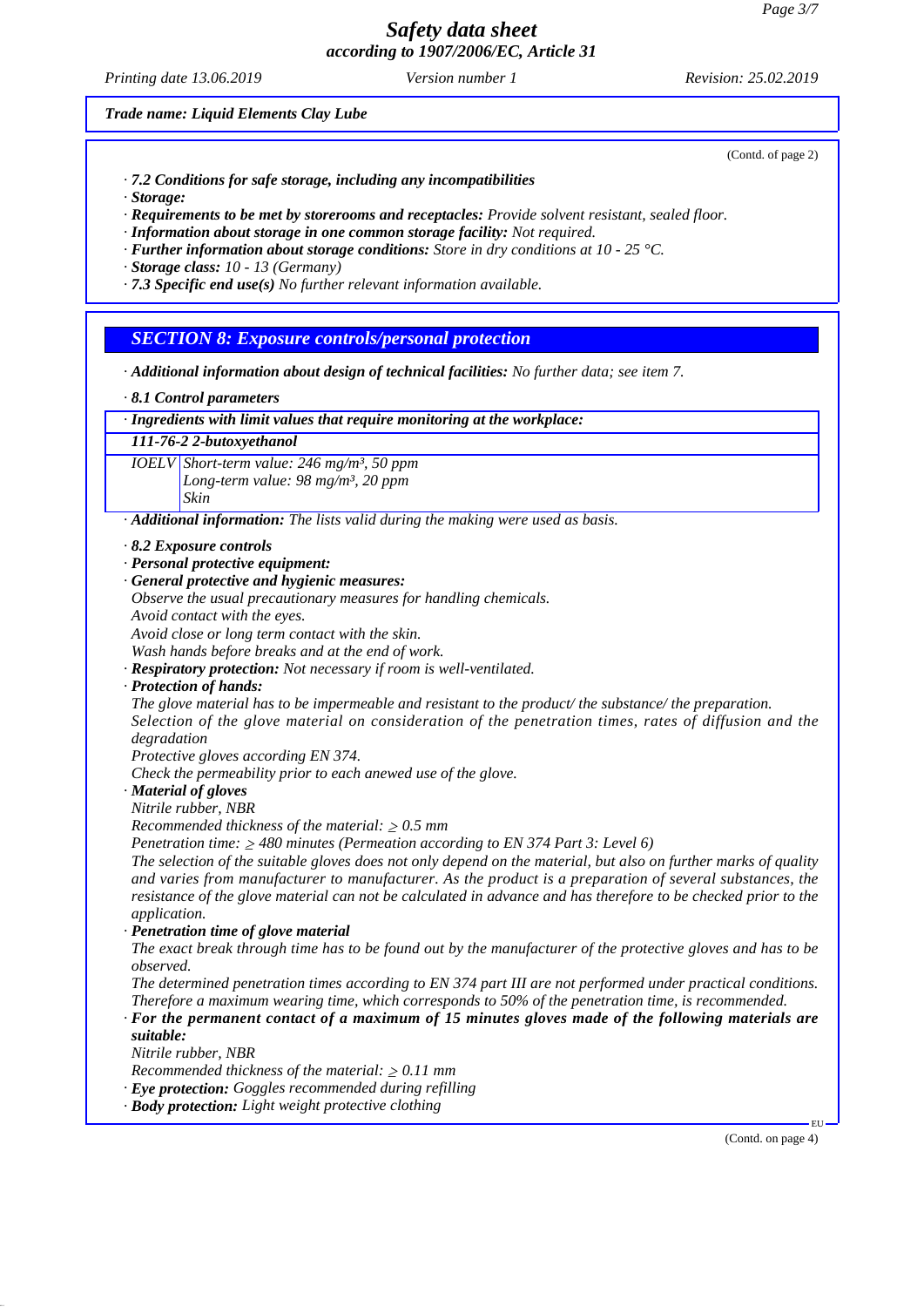*Printing date 13.06.2019 Revision: 25.02.2019 Version number 1*

*Trade name: Liquid Elements Clay Lube*

(Contd. of page 3)

| <b>SECTION 9: Physical and chemical properties</b>         |                                               |  |
|------------------------------------------------------------|-----------------------------------------------|--|
| .9.1 Information on basic physical and chemical properties |                                               |  |
| <b>General Information</b>                                 |                                               |  |
| $\cdot$ Appearance:                                        |                                               |  |
| Form:                                                      | Liquid                                        |  |
| Colour:                                                    | Green                                         |  |
| · Odour:                                                   | Perfumed                                      |  |
| · Odour threshold:                                         | Not determined.                               |  |
| $\cdot$ pH-value at 20 $\textdegree$ C:                    | $\sim$ 7                                      |  |
| Change in condition                                        |                                               |  |
| Melting point/freezing point:                              | Not determined.                               |  |
| Initial boiling point and boiling range: $100 °C$          |                                               |  |
| · Flash point:                                             | Not applicable.                               |  |
| · Flammability (solid, gas):                               | Not applicable.                               |  |
| · Decomposition temperature:                               | Not determined.                               |  |
| · Auto-ignition temperature:                               | Product is not selfigniting.                  |  |
| · Explosive properties:                                    | Product does not present an explosion hazard. |  |
| · Explosion limits:                                        |                                               |  |
| Lower:                                                     | Not determined.                               |  |
| <b>Upper:</b>                                              | Not determined.                               |  |
| Oxidising properties                                       | Not applicable.                               |  |
| · Vapour pressure:                                         | Not determined.                               |  |
| $\cdot$ Density at 20 $\textdegree$ C:                     | $\sim$ 1.0 g/cm <sup>3</sup>                  |  |
| · Relative density                                         | Not determined.                               |  |
| · Vapour density                                           | Not determined.                               |  |
| $\cdot$ Evaporation rate                                   | Not determined.                               |  |
| · Solubility in / Miscibility with                         |                                               |  |
| water:                                                     | Easily soluble.                               |  |
| · Partition coefficient: n-octanol/water:                  | Not determined.                               |  |
| · Viscosity:                                               |                                               |  |
| Dynamic:                                                   | Not determined.                               |  |
| Kinematic:                                                 | Not determined.                               |  |
| · Solvent content:                                         |                                               |  |
| Organic solvents:                                          | $<$ 3 %                                       |  |
| Solids content:                                            | $<$ 3 %                                       |  |
| .9.2 Other information                                     | No further relevant information available.    |  |

## *SECTION 10: Stability and reactivity*

*· 10.1 Reactivity No further relevant information available.*

*· 10.2 Chemical stability*

*· Thermal decomposition / conditions to be avoided: No decomposition if used according to specifications.*

*· 10.3 Possibility of hazardous reactions No dangerous reactions known.*

- *· 10.4 Conditions to avoid No further relevant information available.*
- *· 10.5 Incompatible materials: No further relevant information available.*
- *· 10.6 Hazardous decomposition products: No dangerous decomposition products known.*

(Contd. on page 5)

EU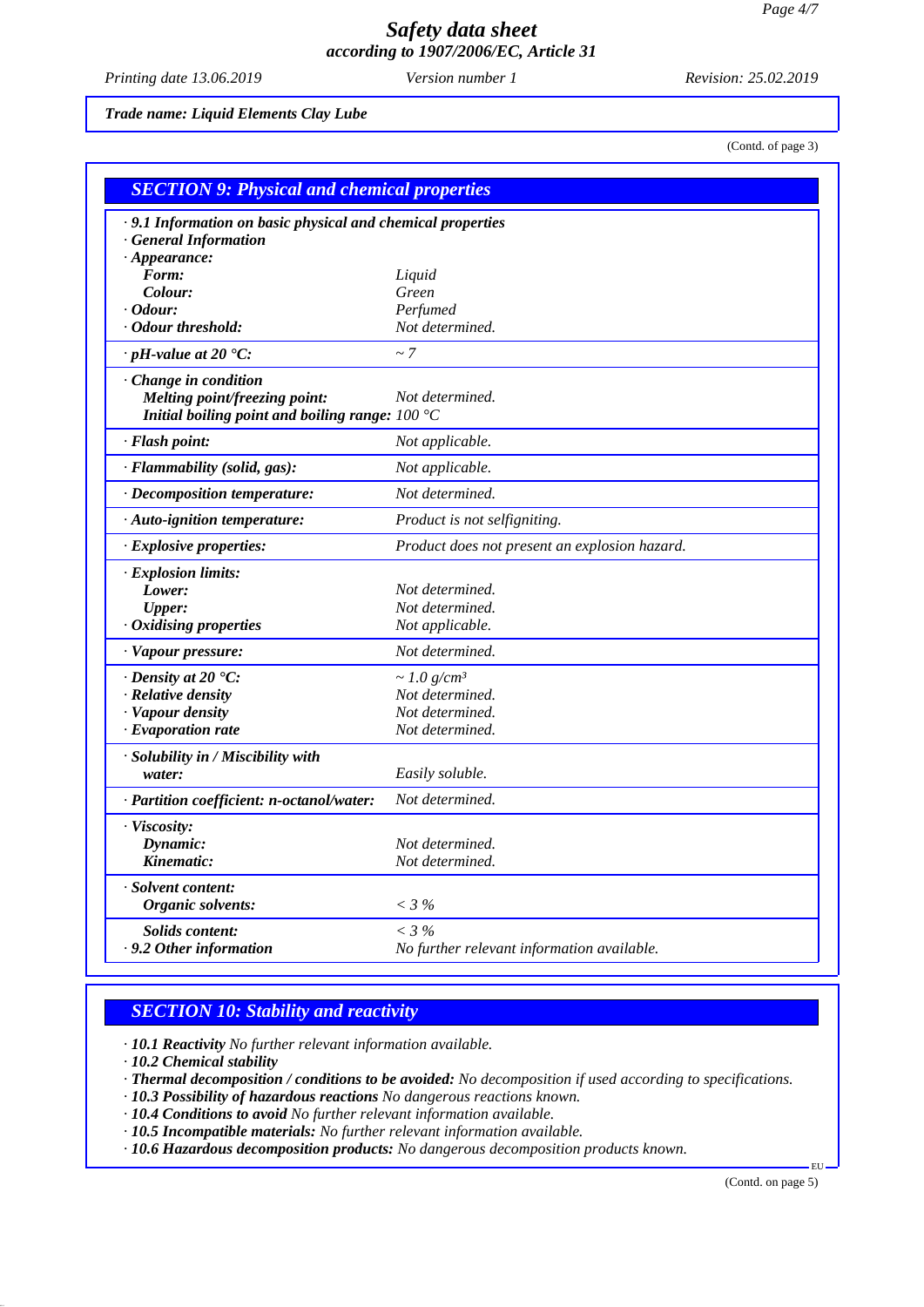*Printing date 13.06.2019 Revision: 25.02.2019 Version number 1*

*Trade name: Liquid Elements Clay Lube*

(Contd. of page 4)

| · 11.1 Information on toxicological effects<br>· Acute toxicity Based on available data, the classification criteria are not met. |      |                                                   |  |
|-----------------------------------------------------------------------------------------------------------------------------------|------|---------------------------------------------------|--|
| · LD/LC50 values relevant for classification:                                                                                     |      |                                                   |  |
| 111-76-2 2-butoxyethanol                                                                                                          |      |                                                   |  |
| Oral                                                                                                                              | LD50 | $1,480$ mg/kg (rat)                               |  |
| Dermal                                                                                                                            | LD50 | $1,060$ mg/kg (rabbit)                            |  |
|                                                                                                                                   |      | Inhalative LC50/8 h 10-20 mg/m <sup>3</sup> (rat) |  |
| 147170-44-3 1-Propanaminium, 3-amino-N-(carboxymethyl)-N,N-dimethyl-, N-(C8-18 and C18-unsatd.<br>acyl) derivs., inner salts      |      |                                                   |  |
| Oral                                                                                                                              | LD50 | $>$ 5,000 mg/kg (rat) (OECD 401)                  |  |
| Dermal                                                                                                                            | LD50 | $>2,000$ mg/kg (rat) (OECD 402)                   |  |

*· Serious eye damage/irritation Based on available data, the classification criteria are not met.*

*· Respiratory or skin sensitisation Based on available data, the classification criteria are not met.*

*· Repeated dose toxicity No further relevant information available.*

*· CMR effects (carcinogenity, mutagenicity and toxicity for reproduction)*

*· Germ cell mutagenicity Based on available data, the classification criteria are not met.*

*· Carcinogenicity Based on available data, the classification criteria are not met.*

*· Reproductive toxicity Based on available data, the classification criteria are not met.*

*· Germ cell mutagenicity Based on available data, the classification criteria are not met.*

*· STOT-single exposure Based on available data, the classification criteria are not met.*

*· STOT-repeated exposure Based on available data, the classification criteria are not met.*

*· Aspiration hazard Based on available data, the classification criteria are not met.*

## *SECTION 12: Ecological information*

*· 12.1 Toxicity*

*· Aquatic toxicity:*

*111-76-2 2-butoxyethanol*

*EC50 911 mg/l (algae) (72 h)*

*1,550 mg/l (daphnia magna) (48 h)*

*LC50 >100-1,700 mg/l (fish)*

*147170-44-3 1-Propanaminium, 3-amino-N-(carboxymethyl)-N,N-dimethyl-, N-(C8-18 and C18-unsatd. acyl) derivs., inner salts*

*EC50 >1-10 mg/l (algae) (OECD 201)*

*LC50 >1-10 mg/l (fish) (OECD 203)*

*· 12.2 Persistence and degradability The solvent is biodegradable*

*· 12.3 Bioaccumulative potential No further relevant information available.*

*· 12.4 Mobility in soil No further relevant information available.*

*· Additional ecological information:*

*· General notes:*

*The surfactant(s) contained in this preparation complies(comply) with the biodegradability criteria as laid down in Regulation (EC) No.648/2004 on detergents. Data to support this assertion are held at the disposal of the competent authorities of the Member States and will be made available to them, at their direct request or at the request of a detergent manufacturer.*

*Do not allow undiluted product or large quantities of it to reach ground water, water course or sewage system.*

*· 12.5 Results of PBT and vPvB assessment*

*· PBT: Not applicable.*

*· vPvB: Not applicable.*

(Contd. on page 6)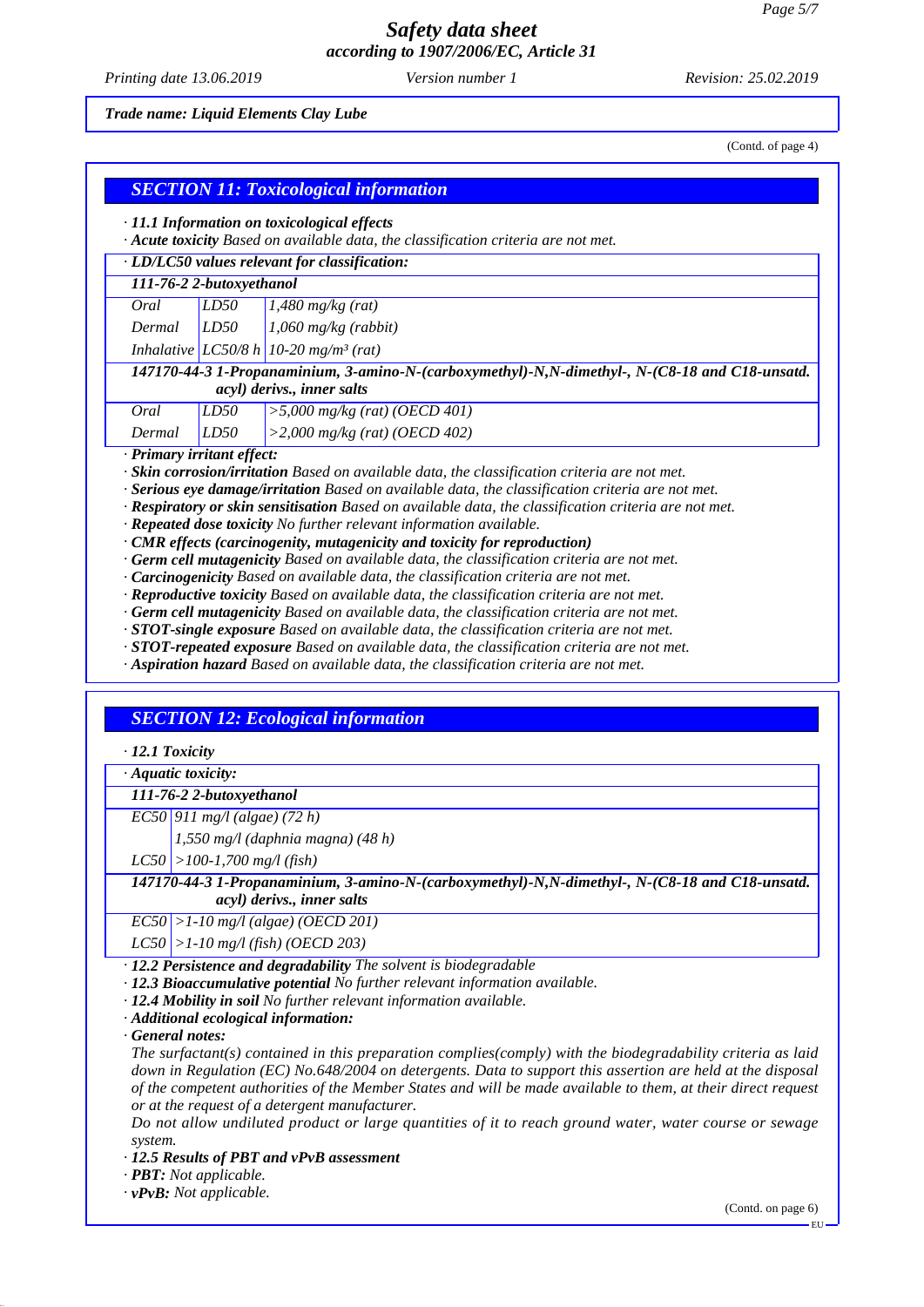*Printing date 13.06.2019 Revision: 25.02.2019 Version number 1*

*Trade name: Liquid Elements Clay Lube*

*· 12.6 Other adverse effects No further relevant information available.*

(Contd. of page 5)

## *SECTION 13: Disposal considerations*

#### *· 13.1 Waste treatment methods*

*· Recommendation*

*Smaller quantities can be disposed of with household waste.*

*Dispose of in accordance with all applicable local and national regulations.*

## *· European waste catalogue*

*20 01 30 detergents other than those mentioned in 20 01 29*

*15 01 02 plastic packaging*

*· Uncleaned packaging:*

*· Recommendation:*

*Dispose of in accordance with all applicable local and national regulations.*

*Non contaminated packagings may be recycled.*

*· Recommended cleansing agents: Water, if necessary together with cleansing agents.*

## *SECTION 14: Transport information*

| $\cdot$ 14.1 UN-Number<br>· ADR, ADN, IMDG, IATA                                                             | Void                                                                                                                                  |  |
|--------------------------------------------------------------------------------------------------------------|---------------------------------------------------------------------------------------------------------------------------------------|--|
| $\cdot$ 14.2 UN proper shipping name<br>ADR, ADN, IMDG, IATA                                                 | Void                                                                                                                                  |  |
| $\cdot$ 14.3 Transport hazard class(es)                                                                      |                                                                                                                                       |  |
| · ADR, ADN, IMDG, IATA<br>· Class                                                                            | Void                                                                                                                                  |  |
| $\cdot$ 14.4 Packing group<br>ADR, IMDG, IATA                                                                | Void                                                                                                                                  |  |
| $\cdot$ 14.5 Environmental hazards:<br>$\cdot$ Marine pollutant:                                             | No                                                                                                                                    |  |
| $\cdot$ 14.6 Special precautions for user                                                                    | Not applicable.                                                                                                                       |  |
| $\cdot$ 14.7 Transport in bulk according to Annex II of<br><b>Marpol and the IBC Code</b><br>Not applicable. |                                                                                                                                       |  |
| · Transport/Additional information:                                                                          | Product with comparable composition does not support<br>combustion according to method L.2 (sustained<br><i>combustibility test).</i> |  |
| · UN "Model Regulation":                                                                                     | Void                                                                                                                                  |  |

## *SECTION 15: Regulatory information*

*· 15.1 Safety, health and environmental regulations/legislation specific for the substance or mixture*

*· Directive 2012/18/EU*

*· Named dangerous substances - ANNEX I None of the ingredients is listed.*

*· National regulations:*

*· Information about limitation of use:*

*Employment restrictions concerning juveniles must be observed.*

*Employment restrictions concerning pregnant and lactating women must be observed, if applicable.*

(Contd. on page 7)

EU